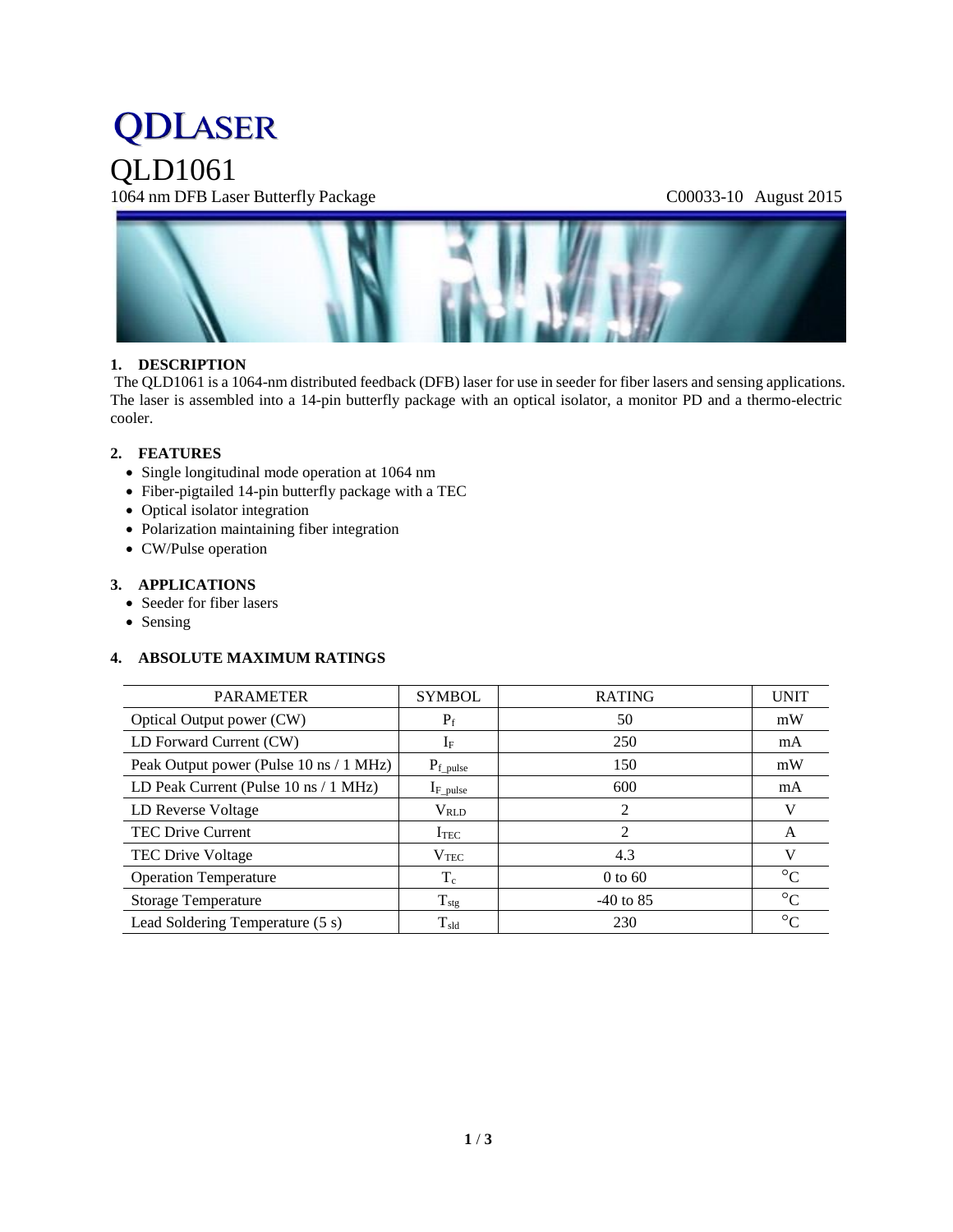## **QDLASER**

#### QLD1061 C00033-10

### **5. OPTICAL AND ELECTRICAL CHARACTERISTICS**

|                                        | $(TLD = 25oC, unless otherwise specified)$ |                                                                  |                          |            |                          |               |
|----------------------------------------|--------------------------------------------|------------------------------------------------------------------|--------------------------|------------|--------------------------|---------------|
| <b>PARAMETER</b>                       | <b>SYMBOL</b>                              | <b>TEST CONDITION</b>                                            | <b>MIN</b>               | TYP        | <b>MAX</b>               | <b>UNIT</b>   |
| Peak Wavelength                        | $\lambda_{\rm p}$                          | CW, $P_f = 30$ mW                                                | 1059*                    | 1064       | 1069*                    | nm            |
| Temperature Coefficient of $\lambda_p$ | $d\lambda_p/dT$                            | CW                                                               |                          | 0.08       |                          | nm/K          |
| Current Coefficient of $\lambda_p$     | $d\lambda_p/dI$                            | CW                                                               | $\overline{\phantom{a}}$ | 0.008      |                          | nm/mA         |
| <b>Threshold Current</b>               | $\mathrm{I}_{\mathrm{th}}$                 | CW                                                               | $\overline{\phantom{a}}$ | 15         | 20                       | mA            |
| CW Fiber Output Power                  | $P_f$                                      | CW                                                               | 30                       |            | $\overline{\phantom{a}}$ | mW            |
| <b>Pulsed Peak Output Power</b>        | $P_{\rm f\_peak}$                          | 5 ns / 100 kHz                                                   | $\overline{\phantom{a}}$ | 100        | $\overline{\phantom{a}}$ | mW            |
| <b>Operation Current</b>               | $I_{op}$                                   | $CW$ , $P_f = 30$ mW                                             | $\overline{\phantom{a}}$ | 110        | 160                      | mA            |
| <b>Operation Voltage</b>               | $V_{op}$                                   | CW, $P_f = 30$ mW                                                |                          | 1.5        | 1.8                      | V             |
| <b>Pulsed Peak Operation Current</b>   | $I_{op\_peak}$                             | $P_{f_{\text{.peak}}}=100 \text{ mW}$                            |                          | 320        |                          | mA            |
| Pulse Width                            | $t_{\rm pw}$                               | Pulsed                                                           | $0.05**$                 |            | 100                      | ns            |
| Duty Cycle                             | D.C.                                       | Pulsed                                                           |                          |            | $\overline{2}$           | $\frac{0}{0}$ |
|                                        | <b>SMSR</b>                                | CW, $P_f = 30$ mW                                                | 30                       | 50         |                          | dB            |
| Sidemode Suppression Ratio             |                                            | Pulsed 4 ns $/1$ MHz $/$<br>$P_{f_{\text{-peak}}}=50 \text{ mW}$ | 30                       | 40         |                          | dB            |
| Polarization Extinction Ratio          | <b>PER</b>                                 | CW, $P_f = 30$ mW                                                | 15                       | 20         |                          | dB            |
| Monitor PD Current                     | Im                                         | CW, $P_f = 30$ mW                                                | 50                       | <b>200</b> | 800                      | μA            |
| <b>Thermistor Resistance</b>           | Rth                                        | $T_{LD} = 25^{\circ}C$ , B=3900 K                                | 9.5                      | 10         | 10.5                     | $k\Omega$     |

\*Peak wavelength torelance of +/- 1nm is available as an option.

\*\*Pulse width of 50 ps (0.05 ns) could be achieved under gain switch operation.

#### **6. OUTLINE DRAWING**